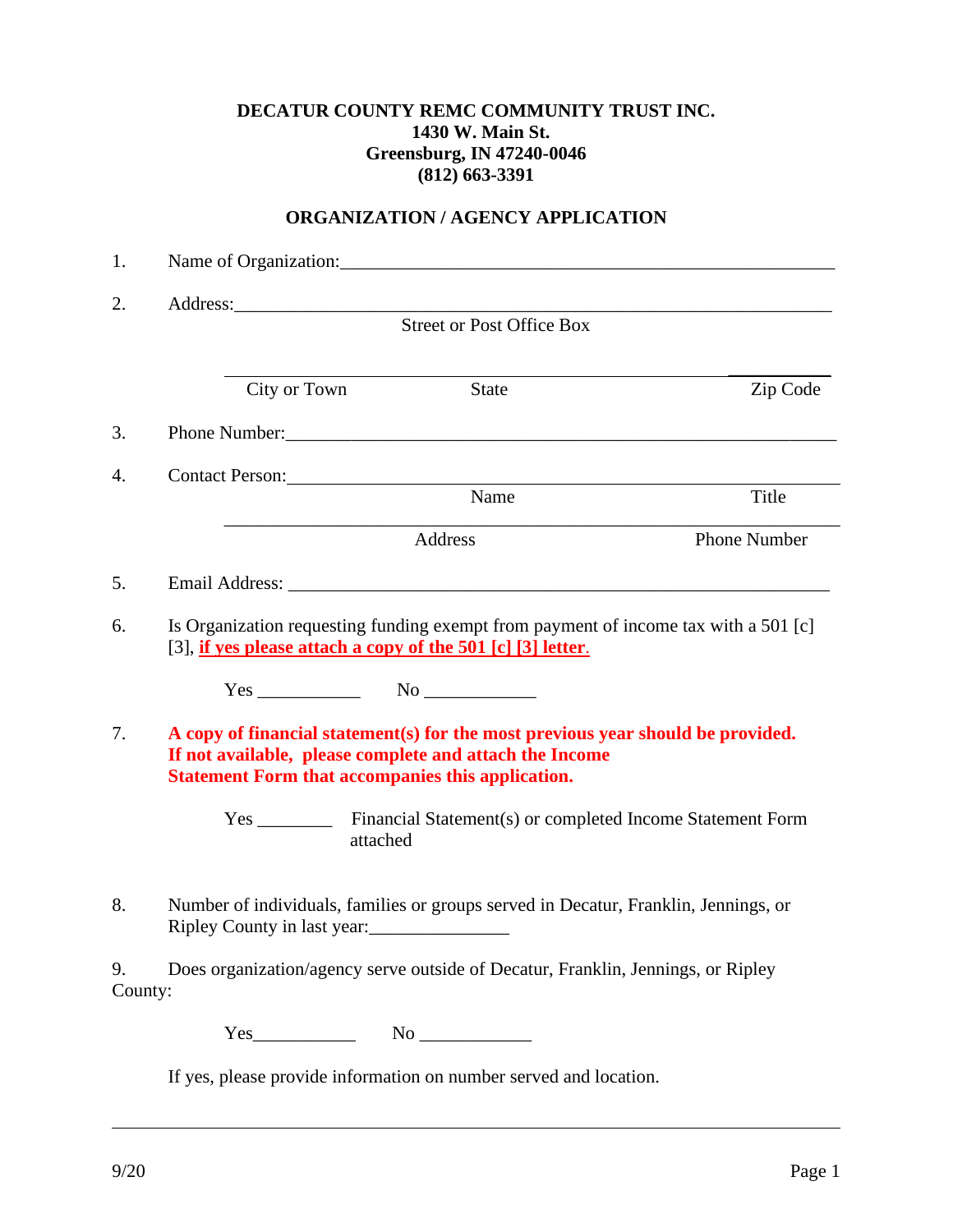10. State purpose of Organization/Agency's request (**Please include amount requested, with maximum being \$5,000 per year, and a detailed listing of specific items that will be purchased or a detailed description of how the funds will be used locally**): Add attachment if additional space is needed.

11.. List your Board of Directors or Trustees:

12. List other sources where you have applied for, or received, funding for use for the request as described on the previous page**:**

13. Please list three **(3)** references: **(not affiliated with Decatur County REMC, its subsidiaries or a Trustee of Decatur County REMC Community Trust, Inc.)**

| Name    |      |              | Phone    |
|---------|------|--------------|----------|
| Address | City | <b>State</b> | Zip Code |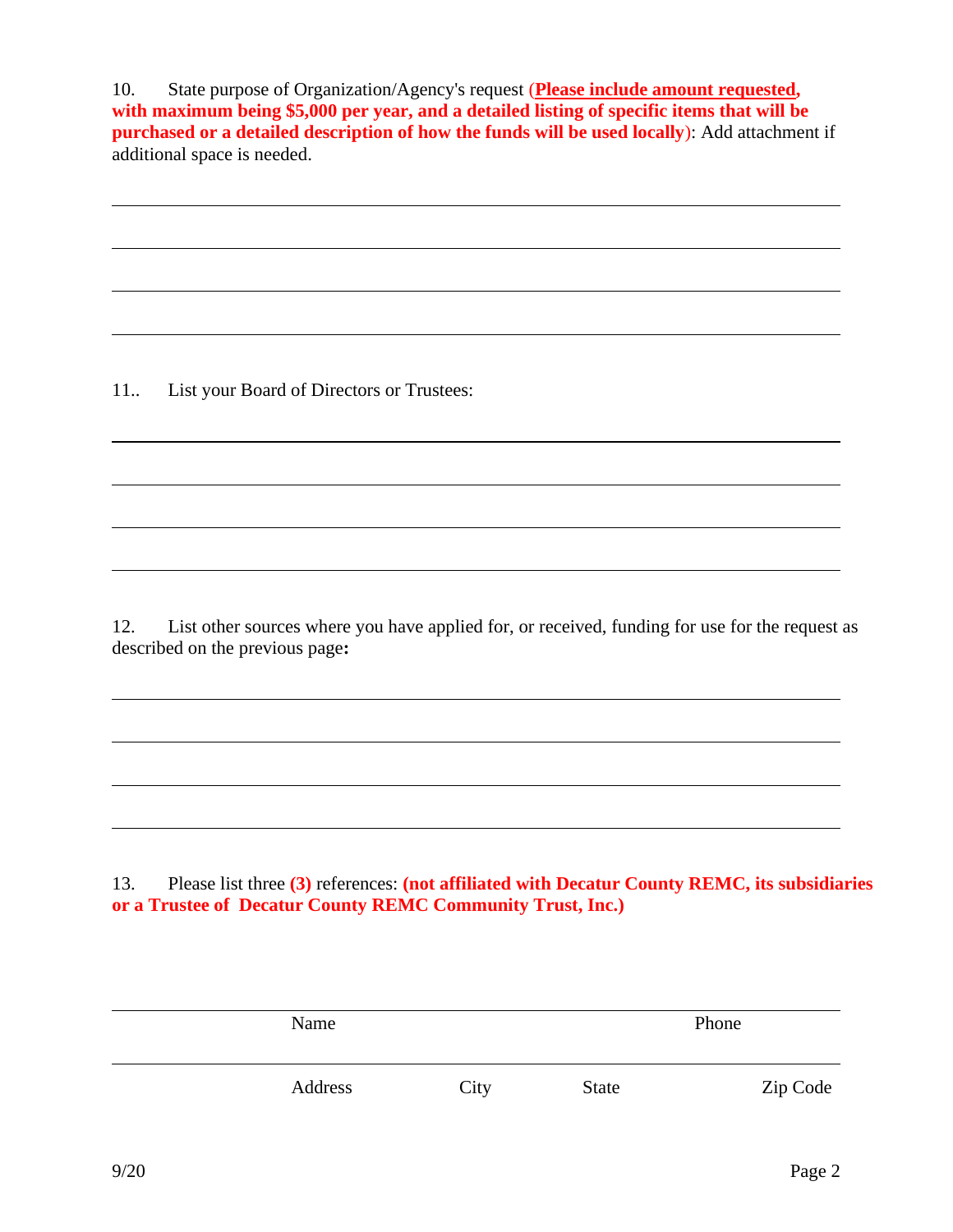| Name    |      |              | Phone    |  |
|---------|------|--------------|----------|--|
| Address | City | State        | Zip Code |  |
| Name    |      |              | Phone    |  |
| Address | City | <b>State</b> | Zip Code |  |

An Annual report of the use of the grant is required to be filed with the Decatur County REMC Community Trust, Inc. at the completion of the project. The report will be sent

 (date). The information contained in this statement is for the purpose of obtaining funding from the Decatur County REMC Community Trust, Inc. on behalf of the undersigned. Each undersigned understands that the information provided herein is used in deciding to grant funding, and each undersigned represents and warrants that the information provided is true and complete and that the Decatur County REMC Community Trust, Inc. may consider this statement as continuing to be true and correct until a written notice of a change is provided. Decatur County REMC Community Trust, Inc. is authorized to make all inquires they deem necessary to verify the accuracy of the statements made herein. It is understood that all information herein will be kept in the strictest of confidence by the Decatur County REMC Community Trust, Inc. Board of Trustees.

**Trustees, family members of Trustees, Directors and Employees of Decatur County REMC and members of their families shall not be eligible for disbursements of funds from this trust.**

I am **not** a family member of the Trustees, Directors or Employees of Decatur County REMC.

I am a family member of \_\_\_\_\_\_\_\_\_\_\_\_\_\_\_\_\_\_\_\_\_\_\_\_\_\_\_\_\_\_\_\_\_\_\_\_\_\_\_\_, who is a (circle one) Trustee, Director or Employee of Decatur County REMC.

 $\overline{\phantom{a}}$  ,  $\overline{\phantom{a}}$  ,  $\overline{\phantom{a}}$  ,  $\overline{\phantom{a}}$  ,  $\overline{\phantom{a}}$  ,  $\overline{\phantom{a}}$  ,  $\overline{\phantom{a}}$  ,  $\overline{\phantom{a}}$  ,  $\overline{\phantom{a}}$  ,  $\overline{\phantom{a}}$  ,  $\overline{\phantom{a}}$  ,  $\overline{\phantom{a}}$  ,  $\overline{\phantom{a}}$  ,  $\overline{\phantom{a}}$  ,  $\overline{\phantom{a}}$  ,  $\overline{\phantom{a}}$ 

 $\overline{\phantom{a}}$  ,  $\overline{\phantom{a}}$  ,  $\overline{\phantom{a}}$  ,  $\overline{\phantom{a}}$  ,  $\overline{\phantom{a}}$  ,  $\overline{\phantom{a}}$  ,  $\overline{\phantom{a}}$  ,  $\overline{\phantom{a}}$  ,  $\overline{\phantom{a}}$  ,  $\overline{\phantom{a}}$  ,  $\overline{\phantom{a}}$  ,  $\overline{\phantom{a}}$  ,  $\overline{\phantom{a}}$  ,  $\overline{\phantom{a}}$  ,  $\overline{\phantom{a}}$  ,  $\overline{\phantom{a}}$ 

NAME OF ORGANIZATION

 $\overline{\phantom{a}}$  , which is a set of the set of the set of the set of the set of the set of the set of the set of the set of the set of the set of the set of the set of the set of the set of the set of the set of the set of th

### PRINTED NAME OF REPRESENTATIVE

### SIGNATURE OF REPRESENTATIVE

\_\_\_\_\_\_\_\_\_\_\_\_\_\_\_\_\_\_\_\_\_\_\_\_ **DATE**